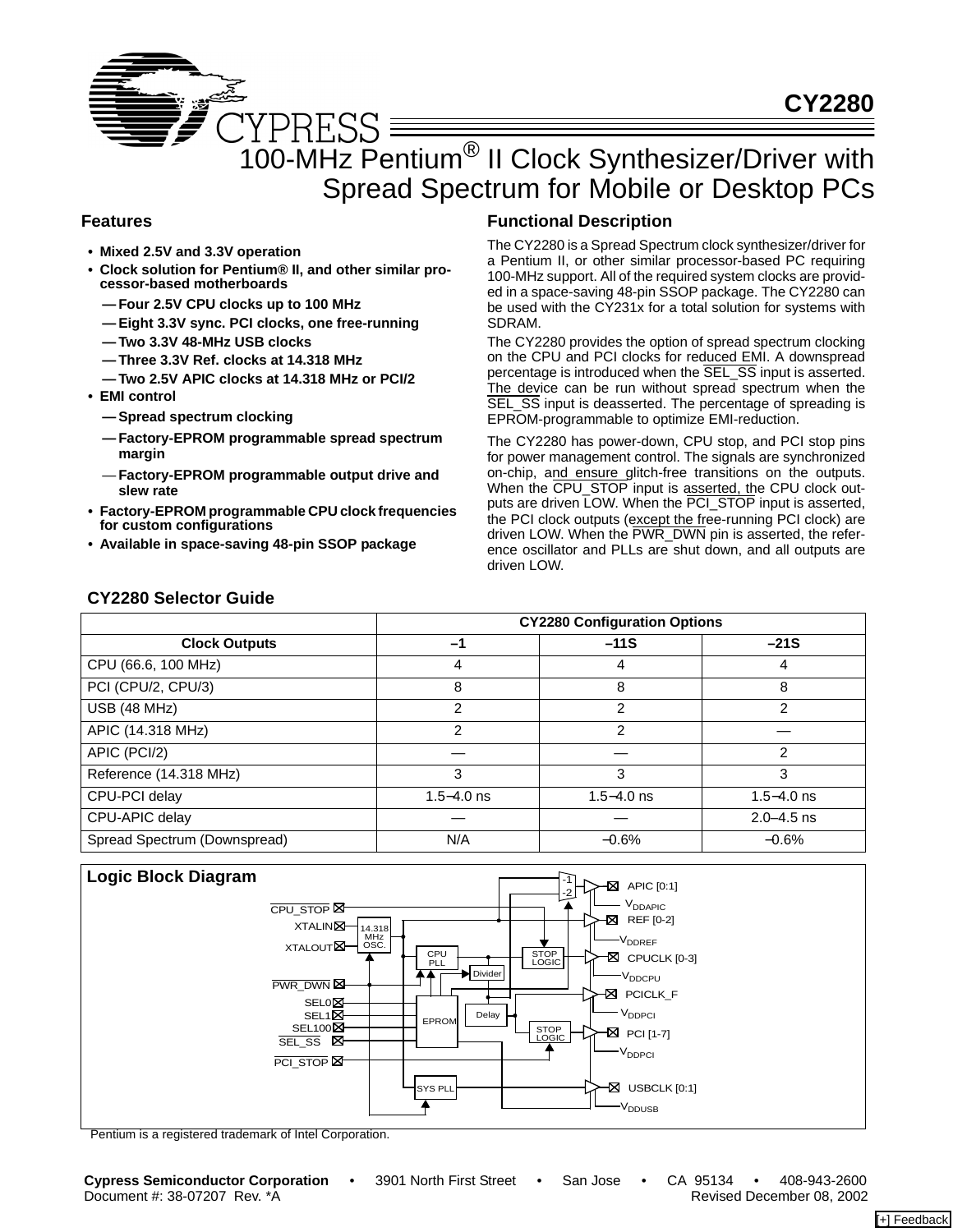

| <b>Pin Configurations</b> |             |            |    |                     |          |                     |                |      |                   |                 |                     |            |
|---------------------------|-------------|------------|----|---------------------|----------|---------------------|----------------|------|-------------------|-----------------|---------------------|------------|
| REF0                      |             |            | 48 | V <sub>DDREF</sub>  |          | REF0                |                |      |                   | 48 O            | V <sub>DDREF</sub>  |            |
| REF1                      | $\Box$ 2    |            | 47 | REF <sub>2</sub>    |          | REF1                | $\overline{2}$ |      | 47                |                 | REF <sub>2</sub>    |            |
| $V_{SS}$                  | <b>コ</b> 3  |            | 46 | V <sub>DDAPIC</sub> |          | $V_{SS}$            | 3              |      |                   | 46 <b>N</b>     | V <sub>DDAPIC</sub> |            |
| <b>XTALIN</b>             | $\Box$ 4    |            | 45 | APIC <sub>0</sub>   |          | <b>XTALIN</b>       | $\overline{4}$ |      |                   | 45              | APIC0               |            |
| <b>XTALOUT</b>            | $\_5$       |            | 44 | APIC1               |          | <b>XTALOUT</b>      | 5              |      |                   | $44\Box$        | APIC1               |            |
| $V_{SS}$                  | 6           |            | 43 | $V_{SS}$            |          | $V_{SS}$            | 6              |      |                   | 43              | $V_{SS}$            |            |
| PCICLK_F                  |             |            | 42 | RESERVED            |          | PCICLK_F            |                |      |                   | $42\Box$        | RESERVED            |            |
| PCICLK1                   | - 18        |            | 41 | V <sub>DDCPU</sub>  |          | PCICLK1             | 8              |      | 41                |                 | V <sub>DDCPU</sub>  |            |
| V <sub>DDPCI</sub>        | و ل         |            | 40 | CPUCLK0             |          | V <sub>DDPCI</sub>  |                | 9    |                   | $40\Box$        | CPUCLK0             |            |
| PCICLK2                   | <b>J</b> 10 | (Top View) | 39 | CPUCLK1             |          | PCICLK2             |                | 10   | (Top View)        | 39 <sub>1</sub> | CPUCLK1             |            |
| PCICLK3                   | $L$ 11      |            | 38 | $V_{SS}$            |          | PCICLK3             |                | 11   |                   | 38 <sup>2</sup> | $V_{SS}$            |            |
| $V_{SS}$                  | $\Box$ 12   | SSOP       | 37 | V <sub>DDCPU</sub>  |          | $V_{SS}$            |                | 12   | 48-pin SSOP<br>37 |                 | V <sub>DDCPU</sub>  |            |
| PCICLK4                   | TI 13       |            | 36 | CPUCLK2             |          | PCICLK4             |                | 13   |                   | 36              | CPUCLK2             |            |
| PCICLK5                   | 1114        | 48-pin     | 35 | CPUCLK3             |          | PCICLK5             |                | 14   |                   | $35\Box$        | CPUCLK3             |            |
| V <sub>DDPCI</sub>        | 15          |            | 34 | $V_{SS}$            |          | V <sub>DDPCI</sub>  |                | 15   |                   | $34$ $\Pi$      | $V_{SS}$            |            |
| PCICLK6                   | 16          |            | 33 | AV <sub>DD</sub>    |          | PCICLK6             |                | 16   |                   | $33\Box$        | AV <sub>DD</sub>    |            |
| PCICLK7                   | 117         |            | 32 | $V_{SS}$            |          | PCICLK7             |                | 17   |                   | $32\Box$        | $V_{SS}$            |            |
| $V_{SS}$                  | 118         |            | 31 | PCI STOP            |          | $V_{SS}$            |                | 18   | 31                |                 | PCI STOP            |            |
| AV <sub>DD</sub>          | 19          |            | 30 | CPU STOP            |          | AV <sub>DD</sub>    |                | 19   |                   | 30              | CPU STOP            |            |
| $V_{SS}$                  | 120         |            | 29 | PWR DWN             |          | $V_{SS}$            |                | 20   |                   | $29\Box$        | <b>PWR DWN</b>      |            |
| V <sub>DDUSB</sub>        | $\Box$ 21   |            | 28 | N/C                 |          | V <sub>DDUSB</sub>  |                | l 21 |                   | 28 <b>H</b>     | SEL_SS              |            |
| <b>USBCLK0</b>            | 122         |            | 27 | <b>SEL0</b>         |          | <b>USBCLK0</b>      |                | 22   |                   | 27 F            | <b>SEL0</b>         |            |
| USBCLK1<br>$V_{SS}$       | $\sqcup$ 23 |            | 26 | SEL1                |          | USBCLK1<br>$V_{SS}$ |                | 23   |                   | $26\Box$        | SEL <sub>1</sub>    | CY2280-11S |
|                           | 24          |            | 25 | <b>SEL100</b>       | CY2280-1 |                     |                | 24   |                   | $25\Box$        | <b>SEL100</b>       | CY2280-21S |

## **Pin Summary**

| <b>Name</b>               | <b>Pins</b>                          | <b>Description</b>                                                                                   |
|---------------------------|--------------------------------------|------------------------------------------------------------------------------------------------------|
| V <sub>DDPCI</sub>        | 15, 9                                | 3.3V Digital voltage supply for PCI clocks                                                           |
| <b>V</b> <sub>DDUSB</sub> | 21                                   | 3.3V Digital voltage supply for USB clocks                                                           |
| V <sub>DDREF</sub>        | 48                                   | 3.3V Digital voltage supply for REF clocks                                                           |
| V <sub>DDAPIC</sub>       | 46                                   | 2.5V Digital voltage supply for APIC clocks                                                          |
| V <sub>DDCPU</sub>        | 41, 37                               | 2.5V Digital voltage supply for CPU clocks                                                           |
| AV <sub>DD</sub>          | 33, 19                               | Analog voltage supply, 3.3V                                                                          |
| $V_{SS}$                  | 3, 6, 12, 18, 20, 24, 32, 34, 38, 43 | Ground                                                                                               |
| XTALIN <sup>[1]</sup>     | $\overline{4}$                       | Reference crystal input                                                                              |
| XTALOUT <sup>[1]</sup>    | 5                                    | Reference crystal feedback                                                                           |
| PCI STOP                  | 31                                   | Active LOW control input to stop PCI clocks                                                          |
| CPU STOP                  | 30                                   | Active LOW control input to stop CPU clocks                                                          |
| <b>PWR DWN</b>            | 29                                   | Active LOW control input to power down device                                                        |
| SEL SS                    | 28                                   | Spread spectrum select input (-11S and -21S options)                                                 |
| N/C                       | 28                                   | Spread spectrum select input (-1 option)                                                             |
| <b>SEL0</b>               | 27                                   | CPU frequency select input, bit 0 (see Function Table)                                               |
| SEL <sub>1</sub>          | 26                                   | CPU frequency select input, bit 1 (see Function Table)                                               |
| <b>SEL100</b>             | 25                                   | CPU frequency select input, selects between 100 MHz and 66.6 MHz<br>(see Function Table)             |
| CPUCLK[0:3]               | 40, 39, 36, 35                       | CPU clock outputs                                                                                    |
| PCICLK[1:7]               | 8, 10, 11, 13, 14, 16, 17            | PCI clock outputs, at one-half or one-third the CPU frequency of 66.6 MHz<br>or 100 MHz respectively |
| PCICLK_F                  | $\overline{7}$                       | Free-running PCI clock output                                                                        |
| APIC[0:1]                 | 45, 44                               | <b>APIC clock outputs</b>                                                                            |
| REF[0:2]                  | 1, 2, 47                             | 3.3V Reference clock outputs                                                                         |
| USBCLK[0:1]               | 22, 23                               | USB clock outputs                                                                                    |
| <b>RESERVED</b>           | 42                                   | Reserved                                                                                             |

**Note:**

1. For best accuracy, use a parallel-resonant crystal, C<sub>LOAD</sub> = 18 pF.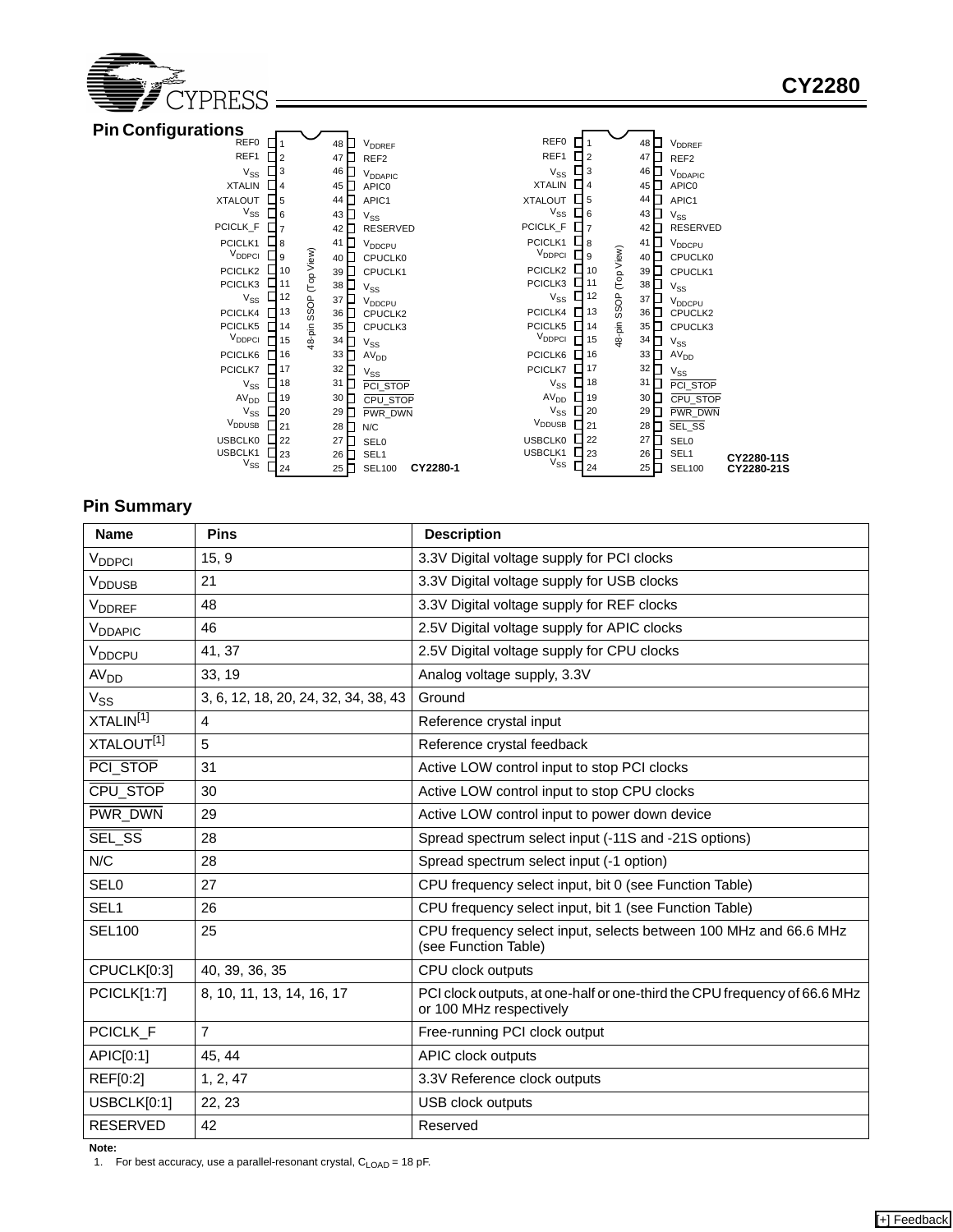

# **Function Table (-11S Option)**

| <b>SEL100</b>  | SEL <sub>1</sub> | <b>SEL0</b> | $\overline{\text{SEL} \ \text{SS}}^{[2]}$ | <b>CPU/PCI</b><br><b>Ratio</b> | <b>CPUCLK</b> | <b>PCICLK F</b><br><b>PCICLK</b> | <b>REF</b>          | <b>APIC</b>          | <b>USBCLK</b> |
|----------------|------------------|-------------|-------------------------------------------|--------------------------------|---------------|----------------------------------|---------------------|----------------------|---------------|
| $\Omega$       | $\Omega$         | $\Omega$    | N/A                                       | 2                              | Hi-Z          | Hi-Z                             | Hi-Z                | Hi-Z                 | $Hi-Z$        |
| $\Omega$       | $\Omega$         |             | N/A                                       | $\overline{2}$                 | Reserved      | Reserved                         | 14.318 MHz          | 14.318 MHz           | 48 MHz        |
| $\Omega$       |                  | $\Omega$    | N/A                                       | 2                              | Reserved      | Reserved                         | 14.318 MHz          | 14.318 MHz           | 48 MHz        |
| $\overline{0}$ |                  |             | 0 (downspread)                            | 2                              | 66.66 MHz     | 33.33 MHz                        | 14.318 MHz          | 14.318 MHz           | 48 MHz        |
| $\overline{0}$ |                  |             | 1 (no spread)                             | 2                              | 66.66 MHz     | 33.33 MHz                        | 14.318 MHz          | 14.318 MHz           | 48 MHz        |
| $\mathbf{1}$   | $\Omega$         | $\Omega$    | N/A                                       | 3                              | TCLK/2        | TCLK/6                           | TCLK <sup>[3]</sup> | TCLK <sup>[3]</sup>  | TCLK/2        |
| 1              | $\Omega$         |             | N/A                                       | 3                              | Reserved      | Reserved                         | 14.318 MHz          | 14.318 MHz           | 48 MHz        |
| 1              |                  | $\Omega$    | N/A                                       | 3                              | Reserved      | Reserved                         | 14.318 MHz          | 48 MHz<br>14.318 MHz |               |
| $\mathbf{1}$   |                  |             | 0 (downspread)                            | 3                              | 100 MHz       | 33.33 MHz                        | 14.318 MHz          | 14.318 MHz<br>48 MHz |               |
| $\mathbf{1}$   |                  |             | 1 (no spread)                             | 3                              | 100 MHz       | 33.33 MHz                        | 14.318 MHz          | 14.318 MHz           | 48 MHz        |

# **Function Table (-21S Option)**

| <b>SEL100</b>  | SEL <sub>1</sub> | <b>SEL0</b> | $\overline{\text{SEL}}$ SS <sup>[2]</sup> | <b>CPU/PCI</b><br><b>Ratio</b> | <b>CPUCLK</b>  | <b>PCICLK F</b><br><b>PCICLK</b> | <b>REF</b>          | <b>APIC</b>          | <b>USBCLK</b> |
|----------------|------------------|-------------|-------------------------------------------|--------------------------------|----------------|----------------------------------|---------------------|----------------------|---------------|
| $\overline{0}$ | $\Omega$         | $\Omega$    | N/A                                       | 2                              | Hi-Z           | $Hi-Z$                           | $Hi-Z$              | $Hi-Z$               | Hi-Z          |
| $\Omega$       | $\Omega$         |             | N/A                                       | 2                              | Reserved       | Reserved                         | 14.318 MHz          | Reserved             | 48 MHz        |
| $\Omega$       |                  | $\Omega$    | N/A                                       | 2                              | Reserved       | Reserved                         | 14.318 MHz          | Reserved             | 48 MHz        |
| $\overline{0}$ |                  |             | 0 (downspread)                            | 2                              | 66.66 MHz      | 33.33 MHz                        | 14.318 MHz          | 48 MHz<br>16.67 MHz  |               |
| $\overline{0}$ |                  |             | 1 (no spread)                             | 2                              | 66.66 MHz      | 33.33 MHz                        | 14.318 MHz          | 16.67 MHz            | 48 MHz        |
| 1              | $\Omega$         | $\Omega$    | N/A                                       | 3                              | TCLK/2         | TCLK/6                           | TCLK <sup>[3]</sup> | TCLK/12[3]<br>TCLK/2 |               |
| $\mathbf{1}$   | $\Omega$         |             | N/A                                       | 3                              | Reserved       | Reserved                         | 14.318 MHz          | Reserved             | 48 MHz        |
| 1              | 1                | $\Omega$    | N/A                                       | 3                              | Reserved       | Reserved                         | 14.318 MHz          | Reserved             | 48 MHz        |
| 1              |                  |             | 0 (downspread)                            | 3                              | <b>100 MHz</b> | 33.33 MHz                        | 14.318 MHz          | 48 MHz<br>16.67 MHz  |               |
| 1              |                  |             | 1 (no spread)                             | 3                              | 100 MHz        | 33.33 MHz                        | 14.318 MHz          | 16.67 MHz            | 48 MHz        |

## **Actual Clock Frequency Values**

| <b>Clock Output</b> | (MHz) | Target Frequency   Actual Frequency<br>(MHz) | <b>PPM</b> |
|---------------------|-------|----------------------------------------------|------------|
| ICPUCLK             | 66.67 | 66.654                                       | $-195$     |
| <b>CPUCLK</b>       | 100   | 99.77                                        | $-2346$    |
| <b>USBCLK</b>       | 48.0  | 48,008                                       | 167        |

## **Power Management Logic**

| <b>CPU_STOP</b> | <b>PCI_STOP</b> | PWR_DWN | <b>CPUCLK</b> | <b>PCICLK</b> | <b>PCICLK F</b> | Other<br><b>Clocks</b> | Osc.              | <b>PLLs</b> |
|-----------------|-----------------|---------|---------------|---------------|-----------------|------------------------|-------------------|-------------|
|                 |                 |         | <b>Low</b>    | Low           | Low             | _OW                    | Off               | Off         |
| ۱0              |                 |         | <b>Low</b>    | Low           | Running         | Running                | Running   Running |             |
| l O             |                 |         | Low           | Running       | Running         | Running                | Running   Running |             |
|                 |                 |         | Running       | Low           | Running         | Running                | Running   Running |             |
|                 |                 |         | Running       | Running       | Running         | Running                | Running   Running |             |

**Notes:**

2. Target frequency is modulated by percentage shown (max.) when SEL\_SS = 0. 3. TCLK supplied on the XTALIN pin in Test Mode.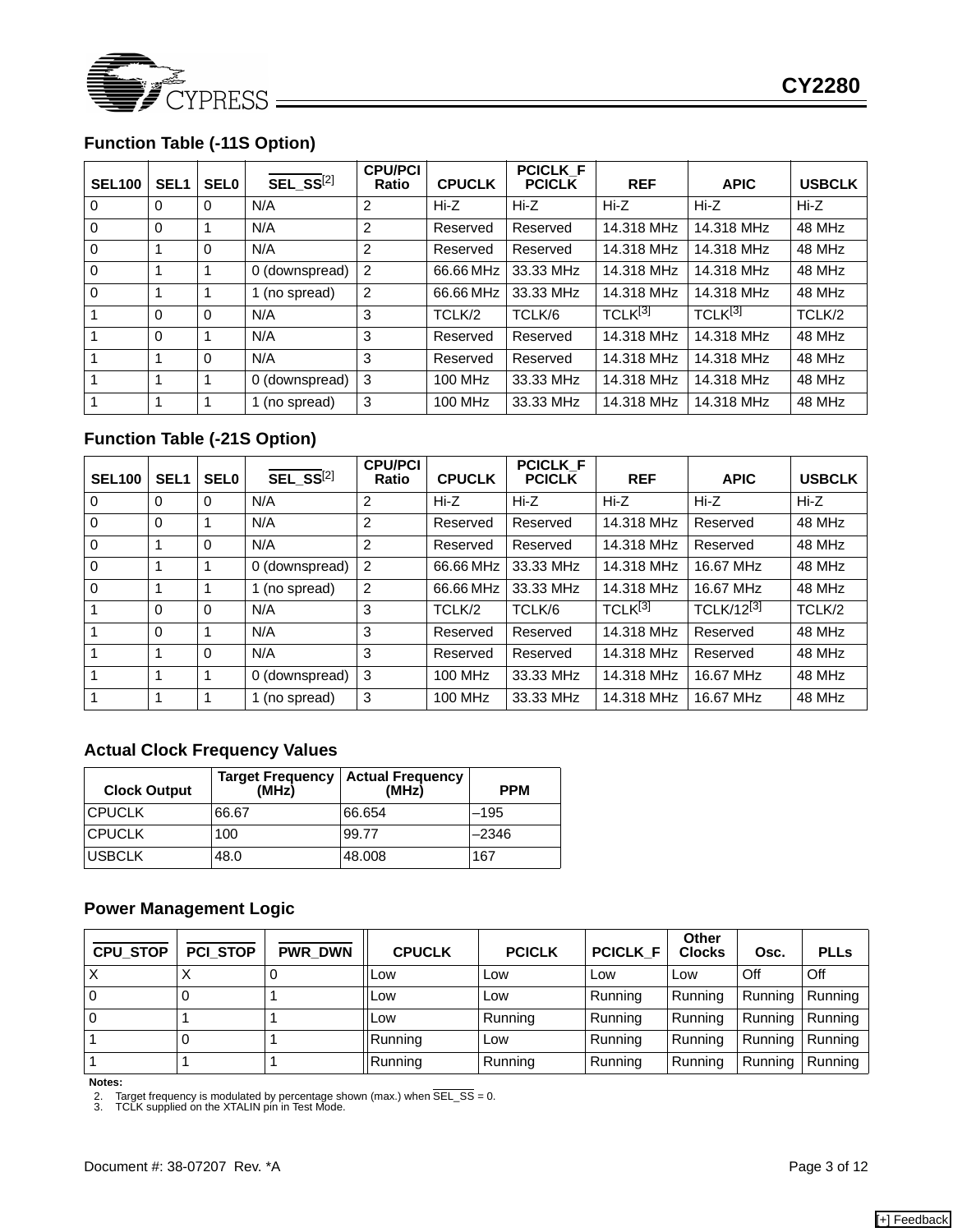

# **Maximum Ratings**

(Above which the useful life may be impaired. For user guidelines, not tested.)

| Storage Temperature (Non-Condensing) $\dots$ -65°C to +150°C            |  |
|-------------------------------------------------------------------------|--|
|                                                                         |  |
|                                                                         |  |
| (per MIL-STD-883, Method 3015, like V <sub>DD</sub> pins tied together) |  |

# **Operating Conditions**[4]

| <b>Parameter</b>                                                                   | <b>Description</b>                                                                                | Min.   | Max.                 | <b>Unit</b> |
|------------------------------------------------------------------------------------|---------------------------------------------------------------------------------------------------|--------|----------------------|-------------|
| AV <sub>DD</sub> , V <sub>DDPCI</sub> ,<br>V <sub>DDUSB</sub> , V <sub>DDREF</sub> | Analog and Digital Supply Voltage                                                                 | 3.135  | 3.465                | V           |
| V <sub>DDCPU</sub>                                                                 | CPU Supply Voltage                                                                                | 2.375  | 2.625                | v           |
| V <sub>DDAPIC</sub>                                                                | <b>APIC Supply Voltage</b>                                                                        | 2.375  | 2.625                | v           |
| $T_A$                                                                              | Operating Temperature, Ambient                                                                    | 0      | 70                   | $^{\circ}C$ |
| C <sub>1</sub>                                                                     | Max. Capacitive Load on<br><b>CPUCLK</b><br><b>PCICLK</b><br>APIC, REF<br><b>USB</b>              |        | 20<br>30<br>20<br>20 | pF          |
| $f_{(REF)}$                                                                        | Reference Frequency, Oscillator Nominal Value                                                     | 14.318 | 14.318               | <b>MHz</b>  |
| $t_{PU}$                                                                           | Power-up time for all VDD's to reach minimum specified voltage (power<br>ramps must be monotonic) | 0.05   | 50                   | ms          |

#### **Electrical Characteristics** Over the Operating Range

| Parameter              | <b>Description</b>                                     | <b>Test Conditions</b>                                                                                                                                |                         |               | Min.l | Max.  | <b>Unit</b> |
|------------------------|--------------------------------------------------------|-------------------------------------------------------------------------------------------------------------------------------------------------------|-------------------------|---------------|-------|-------|-------------|
| $V_{\text{IH}}$        | High-level Input Voltage                               | Except Crystal Inputs <sup>[5]</sup>                                                                                                                  |                         |               | 2.0   |       | V           |
| $V_{IL}$               | Low-level Input Voltage                                | Except Crystal Inputs <sup>[5]</sup>                                                                                                                  |                         |               |       | 0.8   | $\vee$      |
| V <sub>OH</sub>        | High-level Output Voltage <sup>[6]</sup>               | $V_{DDCPU} = V_{DDAPIC} = 2.375V$                                                                                                                     | $IOH = 12 mA$           | <b>CPUCLK</b> | 2.0   |       | $\vee$      |
|                        |                                                        |                                                                                                                                                       | $IOH = 18 mA$           | <b>APIC</b>   |       |       |             |
| V <sub>OL</sub>        | Low-level Output Voltage <sup>[6]</sup>                | $V_{DDCPU} = V_{DDAPIC} = 2.375V$                                                                                                                     | $I_{OL}$ = 12 mA        | <b>CPUCLK</b> |       | 0.4   | $\vee$      |
|                        |                                                        |                                                                                                                                                       | $I_{OL}$ = 18 mA        | <b>APIC</b>   |       |       |             |
| $V_{OH}$               |                                                        | High-level Output Voltage <sup>[6]</sup> $ V_{DDPC}$ , AV <sub>DD</sub> , V <sub>DDREF</sub> , V <sub>DDUSB</sub> = 3.135V $ I_{OH}$ = 14.5 mA PCICLK |                         |               | 2.4   |       | $\vee$      |
|                        |                                                        |                                                                                                                                                       | $I_{OH}$ = 16 mA        | <b>USBCLK</b> |       |       |             |
|                        |                                                        |                                                                                                                                                       | $I_{OH}$ = 16 mA        | <b>REF</b>    |       |       |             |
| $V_{OL}$               | Low-level Output Voltage <sup>[6]</sup>                | V <sub>DDPCI</sub> , AV <sub>DD</sub> , V <sub>DDREF</sub> , V <sub>DDUSB</sub> = 3.135V                                                              | $IOL = 9.4 mA$ PCICLK   |               |       | 0.4V  | V           |
|                        |                                                        |                                                                                                                                                       | $I_{OL} = 9 \text{ mA}$ | <b>USBCLK</b> |       |       |             |
|                        |                                                        |                                                                                                                                                       | $I_{OL}$ = 9 mA         | <b>REF</b>    |       |       |             |
| $I_{\text{IH}}$        | Input High Current                                     | $V_{IH} = V_{DD}$                                                                                                                                     |                         |               | $-10$ | $+10$ | μA          |
| $I_{\rm IL}$           | Input Low Current                                      | $V_{IL} = 0V$                                                                                                                                         |                         |               |       | 10    | μA          |
| $I_{OZ}$               | Output Leakage Current                                 | Three-state                                                                                                                                           |                         |               | $-10$ | $+10$ | μA          |
| <b>DD<sub>25</sub></b> | Power Supply Current for<br>2.5V Clocks <sup>[6]</sup> | $V_{\text{DDCPU}}$ = 2.625V, $V_{\text{IN}}$ = 0 or $V_{\text{DD}}$ , Loaded Outputs, CPU = 66.6 MHz                                                  |                         |               |       | 70    | mA          |
| $I_{DD25}$             | Power Supply Current for<br>2.5V Clocks <sup>[6]</sup> | $V_{DDCPU} = 2.625V$ , $V_{IN} = 0$ or $V_{DD}$ , Loaded Outputs, CPU = 100 MHz                                                                       |                         |               |       | 100   | mA          |
| I <sub>DD33</sub>      | Power Supply Current for<br>3.3V Clocks <sup>[6]</sup> | $V_{DD}$ = 3.465V, $V_{IN}$ = 0 or $V_{DD}$ , Loaded Outputs                                                                                          |                         |               |       | 170   | mA          |
| $I_{\text{DDS}}$       | Power-down Current <sup>[6]</sup>                      | Current draw in power-down state                                                                                                                      |                         |               |       | 500   | μA          |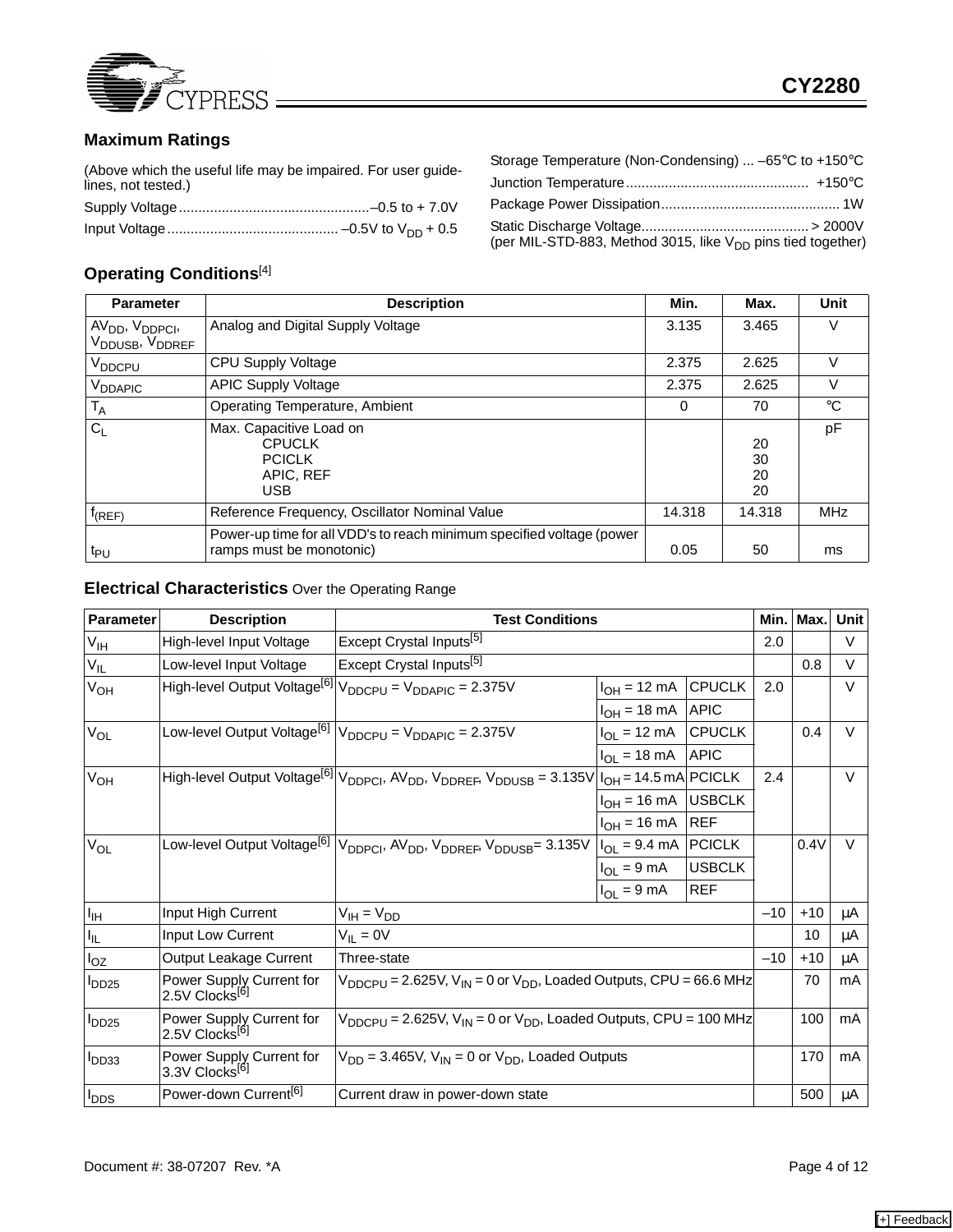

## **Electrical Characteristics** Over the Operating Range

|  | <b>Parameter</b> | <b>Description</b> | <b>Conditions</b><br>est. | Min | Max. | Unit |
|--|------------------|--------------------|---------------------------|-----|------|------|
|--|------------------|--------------------|---------------------------|-----|------|------|

**Notes:**

4. Electrical parameters are guaranteed with these operating conditions.<br>5. Crystal Inputs have CMOS thresholds.<br>6. Parameter is guaranteed by design and characterization. Not 100% tested in production.

## Switching Characteristics<sup>[6, 7]</sup>

| <b>Parameter</b> | <b>Output</b>            | <b>Description</b>                                    | <b>Test Conditions</b>                                               |                       | Min. | Typ. | Max. | <b>Unit</b> |
|------------------|--------------------------|-------------------------------------------------------|----------------------------------------------------------------------|-----------------------|------|------|------|-------------|
| $t_1$            | All                      | Output Duty Cycle <sup>[8]</sup>                      | $t_1 = t_{1A} \div t_{1B}$                                           |                       | 45   | 50   | 55   | %           |
| t <sub>2</sub>   | CPUCLK,<br><b>APIC</b>   | CPU and APIC Clock<br>Rising and Falling Edge<br>Rate | $-1, -11S,$<br>Between 0.4V and 2.0V<br>$-21S$                       |                       | 1.0  |      | 4.0  | V/ns        |
| t <sub>2</sub>   | <b>PCICLK</b>            | PCI Clock Rising and<br><b>Falling Edge Rate</b>      | Between 0.4V and 2.4V<br>$-1, -11S,$<br>$-21S$                       |                       | 1.0  |      | 4.0  | V/ns        |
| t <sub>2</sub>   | USBCLK,<br><b>REF</b>    | USB, REF Rising and<br>Falling Edge Rate              | Between 0.4V and 2.4V                                                |                       | 0.5  |      | 2.0  | V/ns        |
| $t_3$            | <b>CPUCLK</b>            | <b>CPU Clock Rise Time</b>                            | Between 0.4V and 2.0V<br>$-1, -11S,$<br>$-21S$                       |                       | 0.4  |      | 1.6  | ns          |
| $t_4$            | <b>CPUCLK</b>            | <b>CPU Clock Fall Time</b>                            | Between 2.0V and 0.4V                                                | $-1, -11S,$<br>$-21S$ |      |      | 1.6  | ns          |
| $t_{5}$          | <b>CPUCLK</b>            | <b>CPU-CPU Clock Skew</b>                             | Measured at 1.25V                                                    |                       |      | 100  | 175  | ps          |
| $t_6$            | CPUCLK.<br><b>PCICLK</b> | CPU-PCI Clock Skew <sup>[9]</sup>                     | Measured at 1.25V for 2.5V<br>clocks, and at 1.5V for 3.3V<br>clocks | $-1, -11S,$<br>$-21S$ | 1.5  |      | 4.0  | ns          |
| t <sub>7</sub>   | PCICLK,<br><b>PCICLK</b> | <b>PCI-PCI Clock Skew</b>                             | Measured at 1.5V                                                     |                       |      |      | 250  | ps          |
| $t_8$            | CPUCLK,<br><b>APIC</b>   | <b>CPU-APIC Clock</b><br>Skew <sup>[10]</sup>         | Measured at 1.25V for 2.5V<br>$-21S$<br>clocks                       |                       | 2.0  |      | 4.5  | ns          |
| $\mathfrak{t}_9$ | <b>APIC</b>              | <b>APIC-APIC Clock Skew</b>                           | Measured at 1.25V                                                    |                       |      | 100  | 175  | ps          |
| $t_{10}$         | <b>CPUCLK</b>            | Cycle-Cycle Clock Jitter                              | Measured at 1.25V                                                    | $-1, -11S,$<br>$-21S$ |      | 200  | 250  | ps          |
| $t_{11}$         | <b>PCICLK</b>            | Cycle-Cycle Clock Jitter                              | Measured at 1.5V                                                     |                       |      | 250  | 500  | ps          |
| $t_{12}$         | CPUCLK,<br><b>PCICLK</b> | Power-up Time                                         | CPU, PCI clock stabilization from<br>power-up                        |                       |      |      | 3    | ms          |

**Notes:**

7. All parameters specified with loaded outputs.<br>8. Duty cycle is measured at 1.5V when V<sub>DD</sub> = 3.3V. When V<sub>DD</sub> = 2.5V, duty cycle is measured at 1.25V.<br>9. PCI lags CPU for -21S and -21S options.<br>10. APIC lags CPU for -21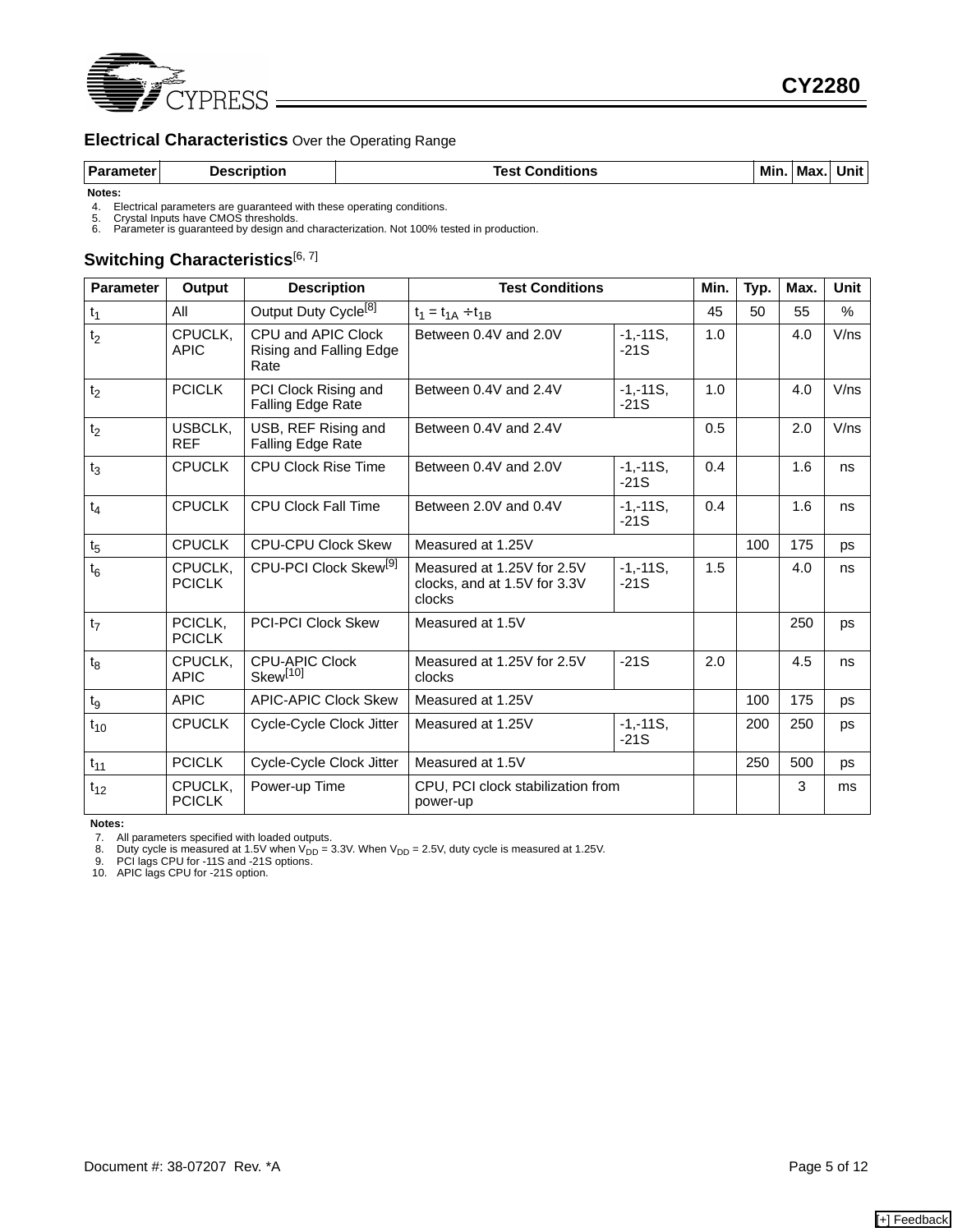

## **Switching Waveforms**



#### **All Outputs Rise/Fall Time**



#### **CPU-CPU Clock Skew**



## **CPU-PCI Clock Skew**



#### **PCI-PCI Clock Skew**



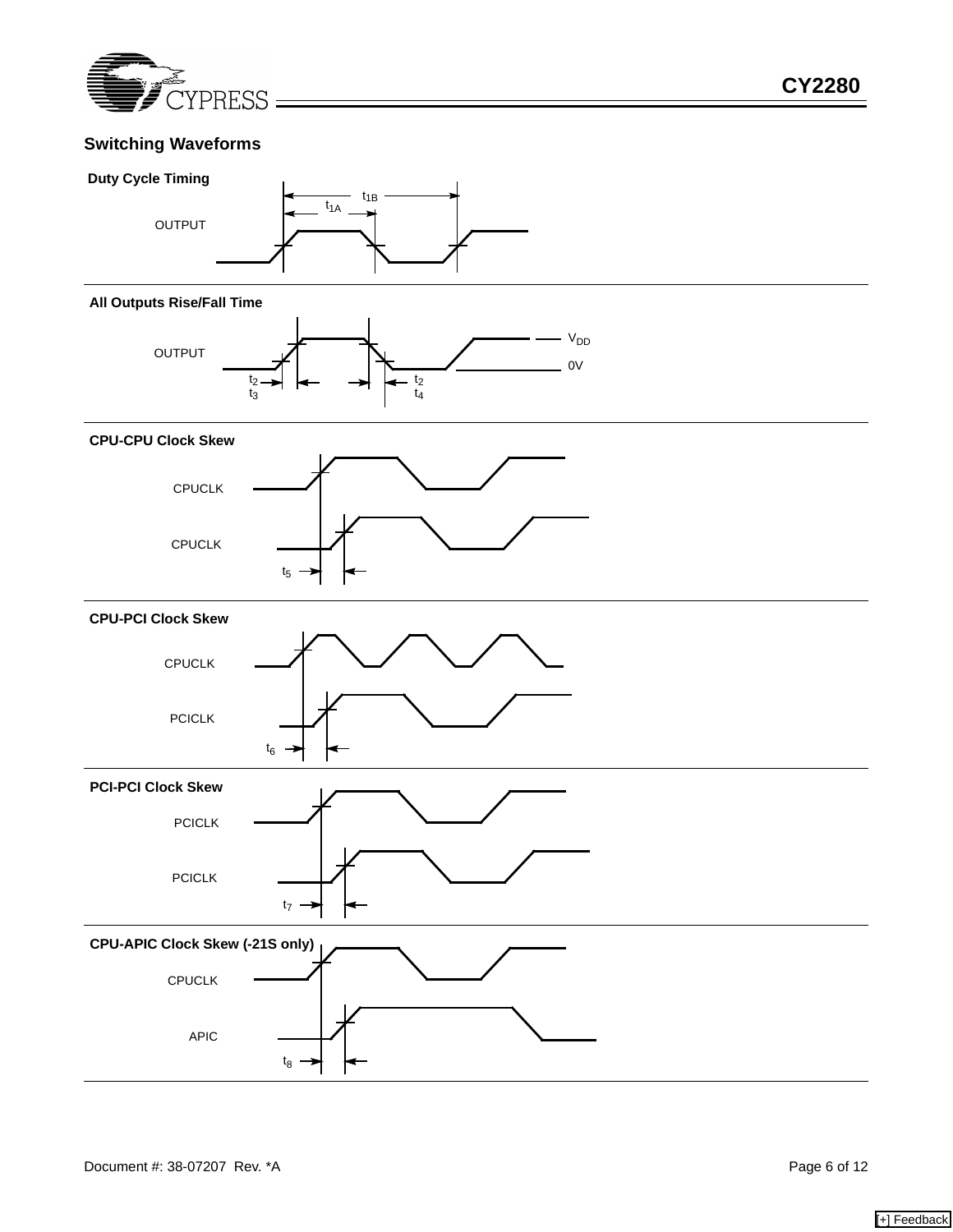

# **Switching Waveforms** (continued)



Shaded section on the VCO and Crystal waveforms indicates that the VCO and crystal oscillator are active, and there is a valid clock.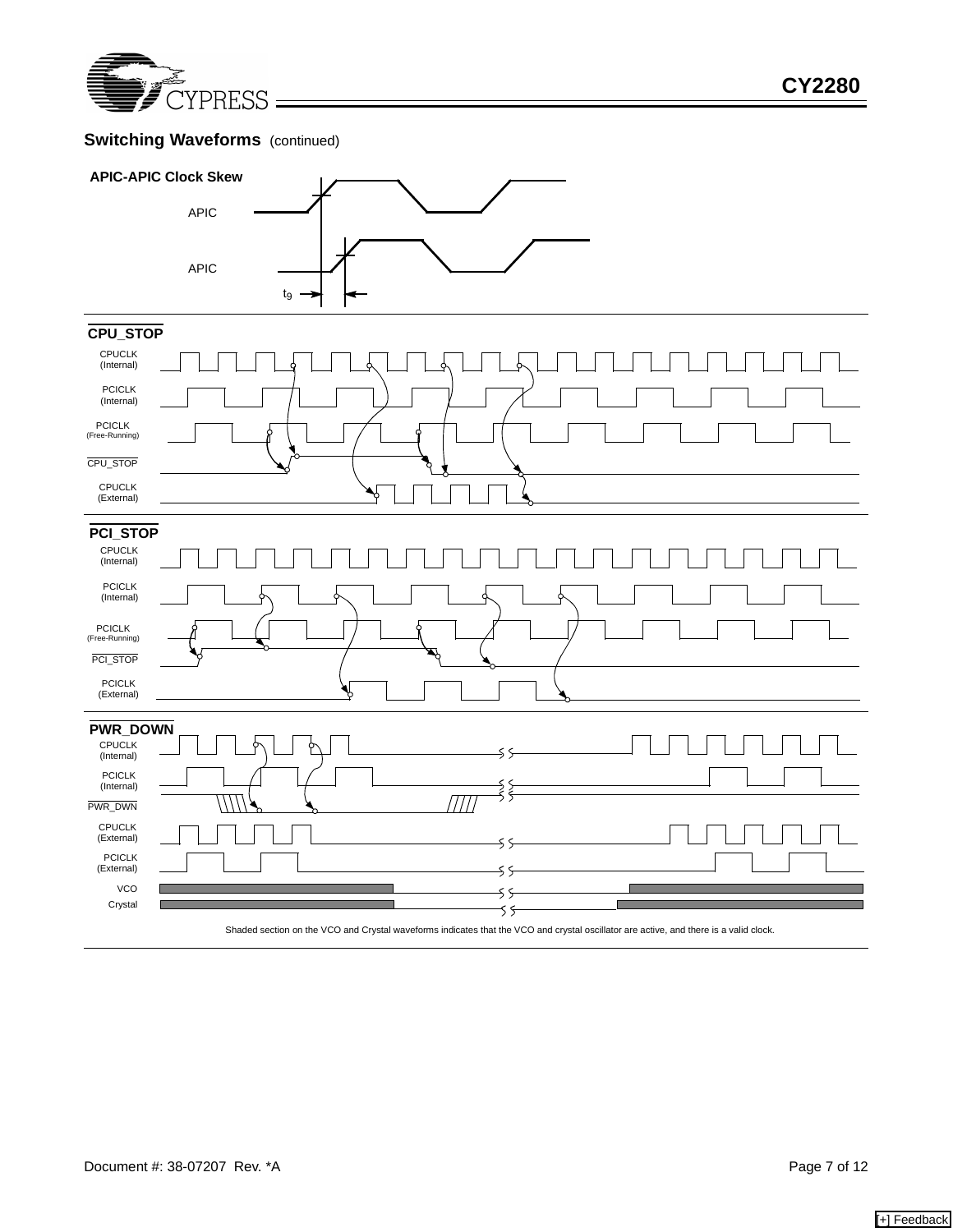

# **Spread Spectrum Clocking**



| <b>Description</b>                              | <b>Configuration</b> | <b>Outputs</b> | Min. | Max.   | Unit |
|-------------------------------------------------|----------------------|----------------|------|--------|------|
| <b>Modulation Frequency</b>                     | All (except -1)      |                | 30.0 | 33.0   | kHz  |
| Down Spread Margin at the Fundamental Frequency | $-11S$               | CPU, PCI       | 0.0  | $-0.6$ | $\%$ |
| Down Spread Margin at the Fundamental Frequency | $-21S$               | CPU, PCI, APIC | 0.0  | $-0.6$ | $\%$ |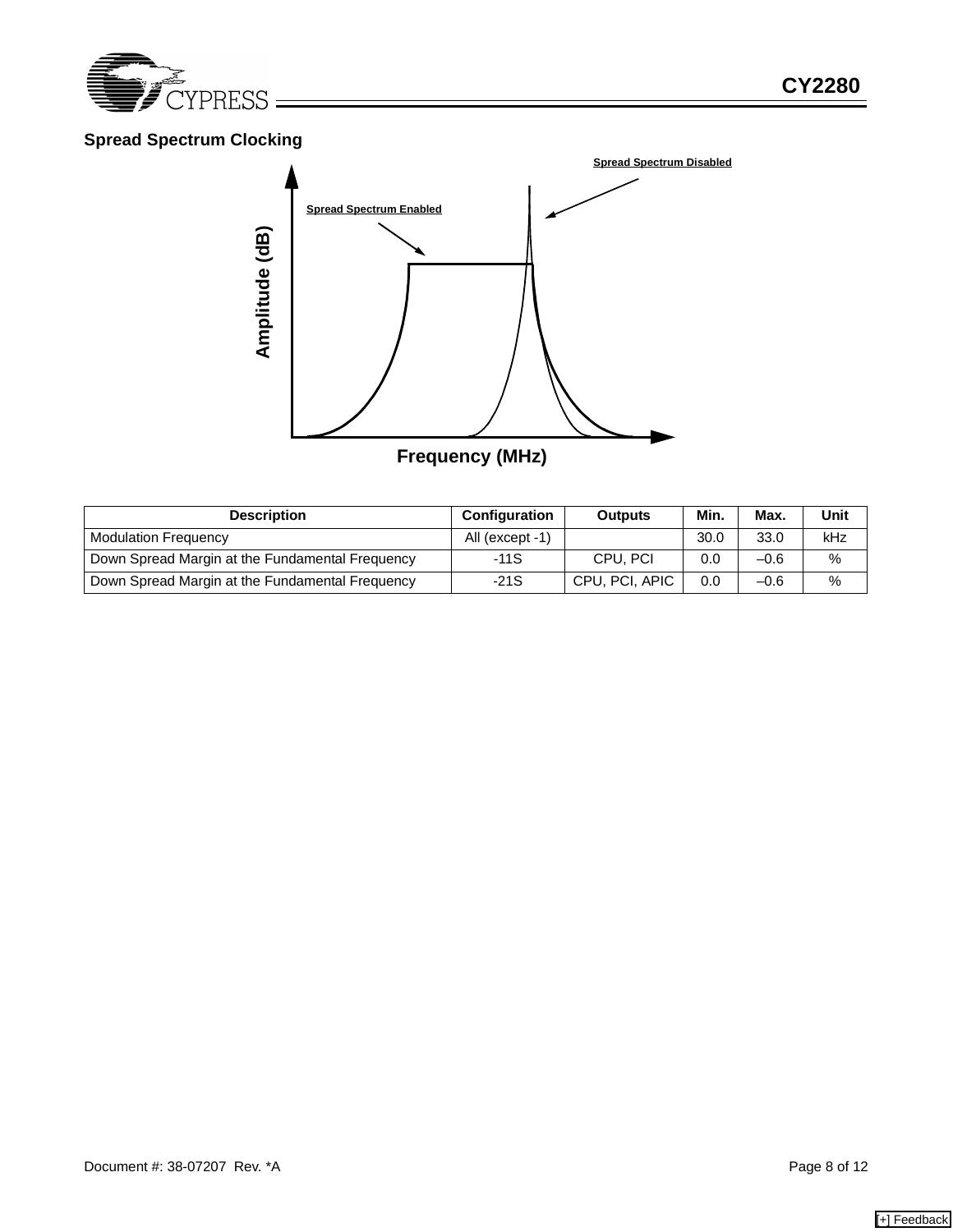

## **Application Information**

Clock traces must be terminated with either series or parallel termination, as is normally done.

## **Application Circuit**



Cd = DECOUPLING CAPACITORS

Ct = OPTIONAL EMI-REDUCING CAPACITORS

Cx = OPTIONAL LOAD MATCHING CAPACITOR

Rs = SERIES TERMINATING RESISTORS

#### **Summary**

- A parallel-resonant crystal should be used as the reference to the clock generator. The operating frequency and C<sub>LOAD</sub> of this crystal should be as specified in the data sheet. Optional trimming capacitors may be needed if a crystal with a different C<sub>LOAD</sub> is used. Footprints must be laid out for flexibility.
- Surface mount, low-ESR, ceramic capacitors should be used for filtering. Typically, these capacitors have a value of 0.1 µF. In some cases, smaller value capacitors may be required.
- The value of the series terminating resistor satisfies the following equation, where Rtrace is the loaded characteristic impedance of the trace, Rout is the output impedance of the clock generator (specified in the data sheet), and Rseries is the series terminating resistor.

Rseries > Rtrace – Rout

- Footprints must be laid out for optional EMI-reducing capacitors, which should be placed as close to the terminating resistor as is physically possible. Typical values of these capacitors range from 4.7 pF to 22 pF.
- A Ferrite Bead **may** be used to isolate the Board V<sub>DD</sub> from the clock generator V<sub>DD</sub> island. Ensure that the Ferrite Bead offers<br>greater than 50Ω impedance at the clock frequency, under loaded DC conditions. Please r and Termination Techniques for Cypress Clock Generators" for more details.
- If a Ferrite Bead is used, a 10 µF–22 µF tantalum bypass capacitor should be placed close to the Ferrite Bead. This capacitor prevents power supply droop during current surges.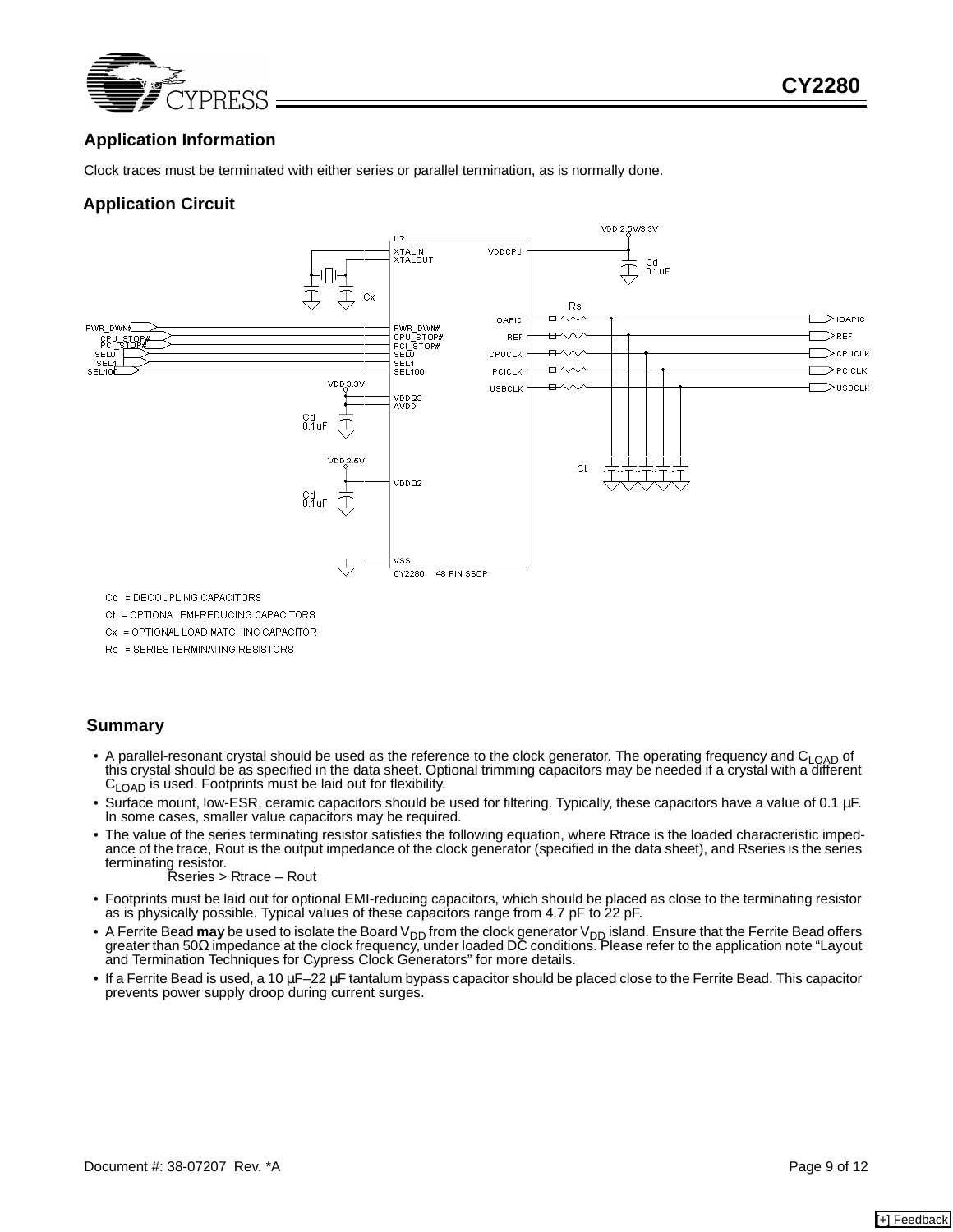

## **Test Circuit**



Each supply pin must have an individual decoupling capacitor. All capacitors must be placed as close to the pins as is possible.

### **Ordering Information**

| <b>Ordering Code</b> | Package Name | Package Type | <b>Operating Range</b> |
|----------------------|--------------|--------------|------------------------|
| CY2280PVC-1          | O48          | 48-Pin SSOP  | Commercial             |
| CY2280PVC-11S        | O48          | 48-Pin SSOP  | Commercial             |
| CY2280PVC-21S        | O48          | 48-Pin SSOP  | Commercial             |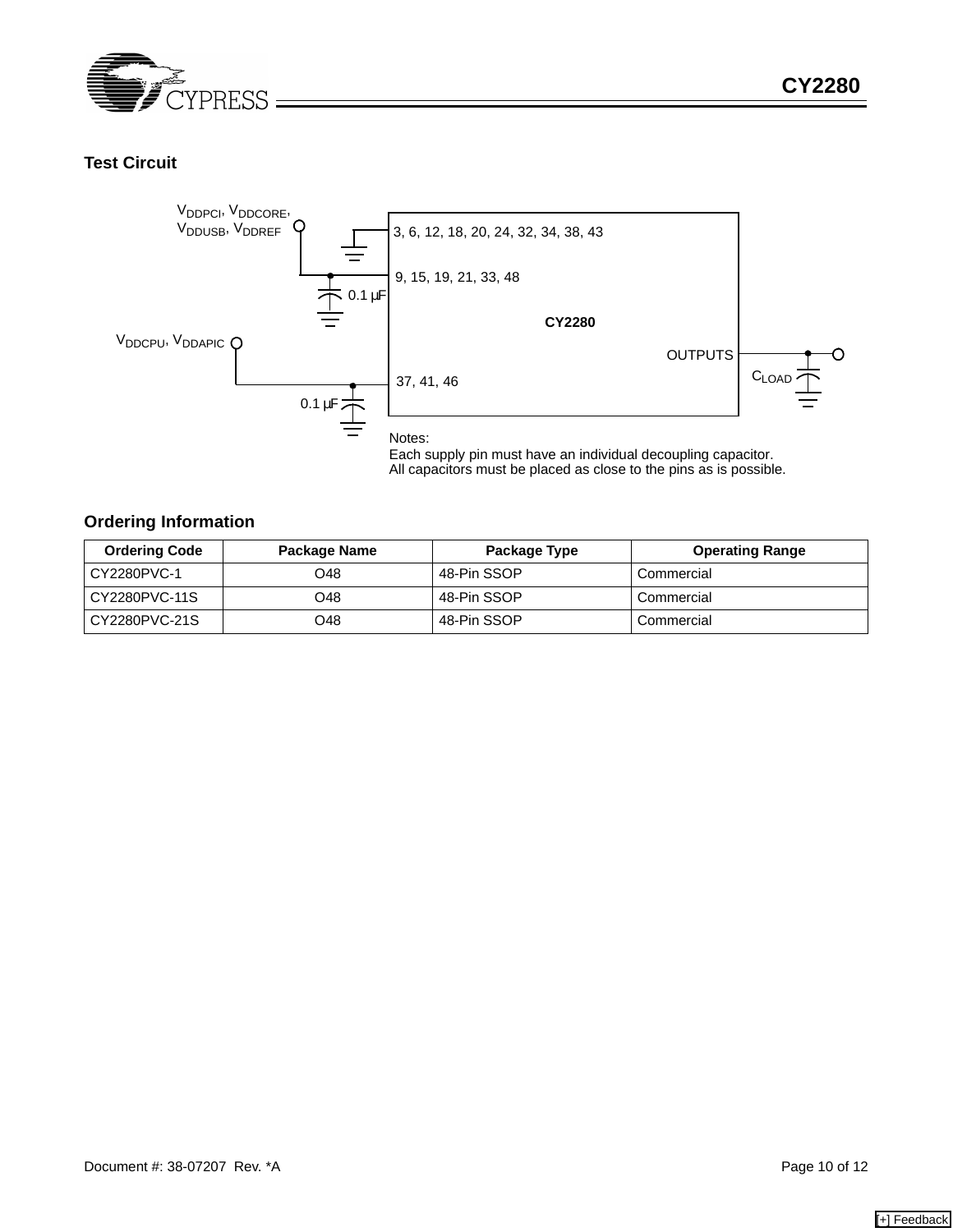

## **Package Diagram**

#### **48-Lead Shrunk Small Outline Package O48**



© Cypress Semiconductor Corporation, 2001. The information contained herein is subject to change without notice. Cypress Semiconductor Corporation assumes no responsibility for the use of any circuitry other than circuitry embodied in a Cypress Semiconductor product. Nor does it convey or imply any license under patent or other rights. Cypress Semiconductor does not authorize<br>its products for use as crit